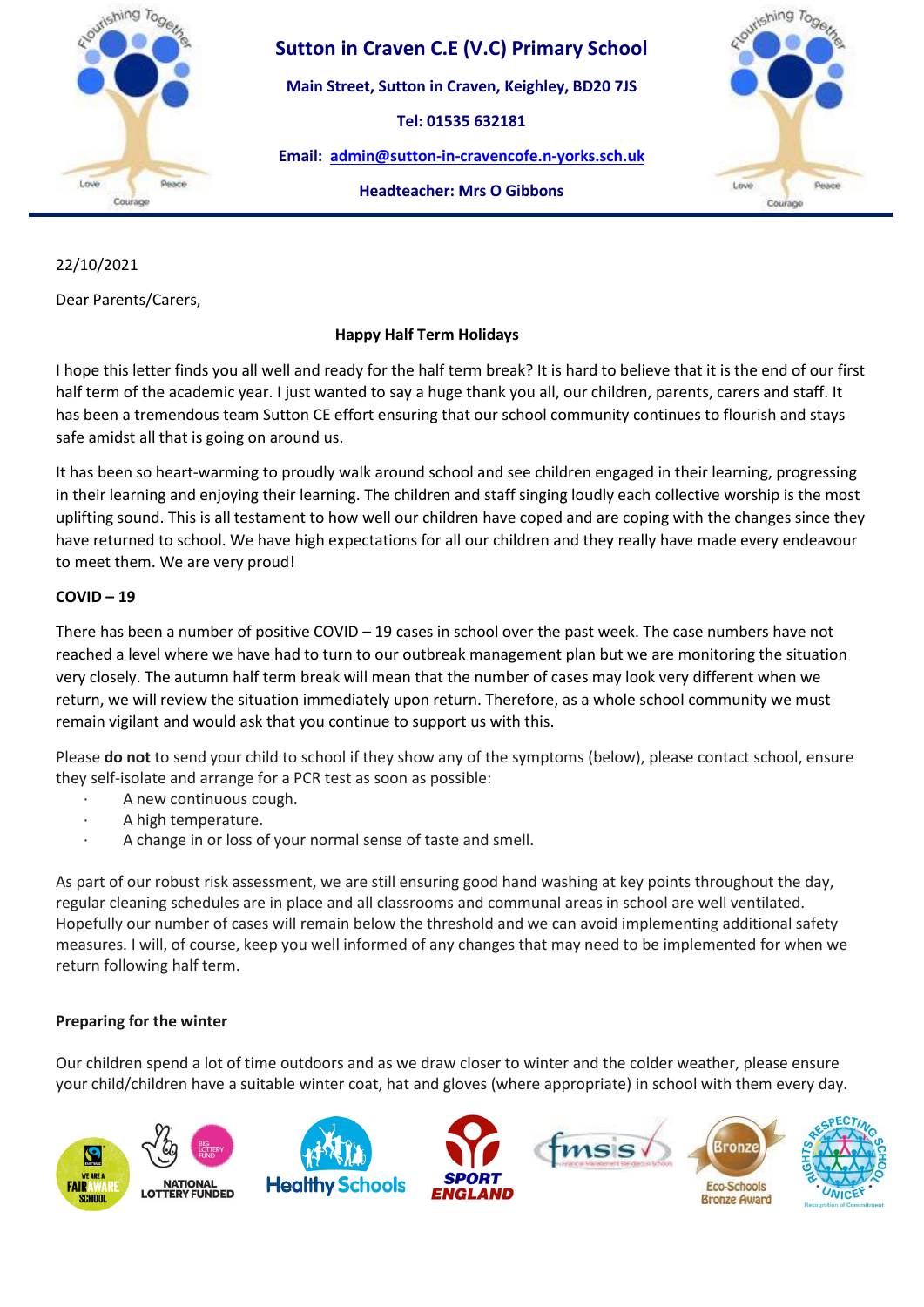

## **Sutton in Craven C.E (V.C) Primary School**

**Main Street, Sutton in Craven, Keighley, BD20 7JS**

**Tel: 01535 632181** 

**Email: [admin@sutton-in-cravencofe.n-yorks.sch.uk](mailto:admin@sutton-in-cravencofe.n-yorks.sch.uk)**



#### **Headteacher: Mrs O Gibbons**

#### **Parents and Carers evenings**

I would like to say a sincere thank you for all who participated and attended parents and carers evening either face to face, by phone or on teams. As a staff, we are continually seeking ways to develop our communication with parents and carers further and the quality of parent consultations throughout the year. We would be very grateful if you could take a moment to provide brief feedback on the time you spent with your child's class teacher and the information you were given. It can be completed anonymously if you prefer or there is the option to add your child's name.

Please mark the tick boxes as appropriate and add any comments you wish to make in the "General Comments" box at the end of the questionnaire. We appreciate your feedback and feel very strongly that this an integral element to school improvement.

[https://forms.office.com/Pages/ResponsePage.aspx?id=m2fB0k\\_mzE6d80DP24E4B-](https://forms.office.com/Pages/ResponsePage.aspx?id=m2fB0k_mzE6d80DP24E4B-K9c7iN9iZBkuiifDr_yd1UMEpTQk0yMDNQTERLUU1UMEZSMjJQRktXUC4u)[K9c7iN9iZBkuiifDr\\_yd1UMEpTQk0yMDNQTERLUU1UMEZSMjJQRktXUC4u](https://forms.office.com/Pages/ResponsePage.aspx?id=m2fB0k_mzE6d80DP24E4B-K9c7iN9iZBkuiifDr_yd1UMEpTQk0yMDNQTERLUU1UMEZSMjJQRktXUC4u)

Have a lovely half term, full of rest, family time and laughter.



With very best wishes,

*Orla Gibbons* 

Mrs Orla Gibbons